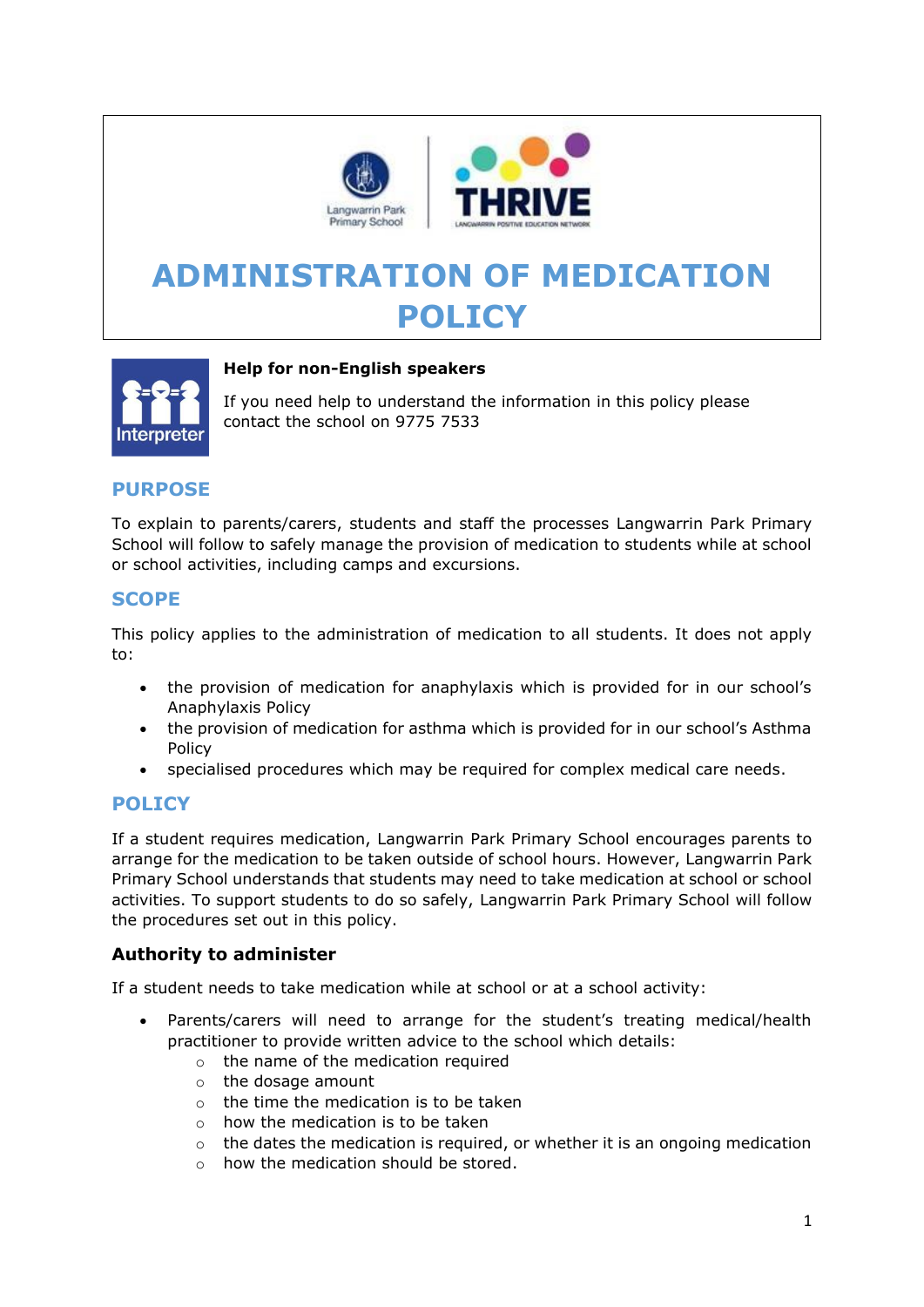- In most cases, parents/carers should arrange for written advice to be provided in a Medication Authority Form which a student's treating medical/health practitioner should complete.
- If advice cannot be provided by a student's medical/health practitioner, the Principal (or their nominee) may agree that written authority can be provided by, or the Medication Authority Form can be completed by a student's parents/carers.
- The Principal may need to consult with parents/carers to clarify written advice and consider student's individual preferences regarding medication administration (which may also be provided for in a student's Student Health Support Plan).

Parents/carers can contact the school Front Office for a Medication Authority Form.

## **Administering medication**

Any medication brought to school by a student needs to be clearly labelled with:

- the student's name
- the dosage required
- the time the medication needs to be administered.

Parents/carers need to ensure that the medication a student has at school is within its expiry date. If school staff become aware that the medication a student has at school has expired, they will promptly contact the student's parents/carers who will need to arrange for medication within the expiry date to be provided.

If a student needs to take medication at school or a school activity, the Principal (or their nominee) will ensure that:

- 1. Medication is administered to the student in accordance with the Medication Authority Form so that:
	- the student receives their correct medication
	- in the proper dose
	- via the correct method (for example, inhaled or orally)
	- at the correct time of day.
- 2. A log is kept of medicine administered to a student.
- 3. Where possible, two staff members will supervise the administration of medication.
- 4. The teacher in charge of a student at the time their medication is required:
	- is informed that the student needs to receive their medication
	- if necessary, release the student from class to obtain their medication.

#### *Self-administration*

In some cases it may be appropriate for students to self-administer their medication. The Principal may consult with parents/carers and consider advice from the student's medical/health practitioner to determine whether to allow a student to self-administer their medication.

If the Principal decides to allow a student to self-administer their medication, the Principal may require written acknowledgement from the student's medical/health practitioner, or the student's parents/carers that the student will self-administer their medication.

## **Storing medication**

The Principal (or their nominee) will put in place arrangements so that medication is stored:

• securely to minimise risk to others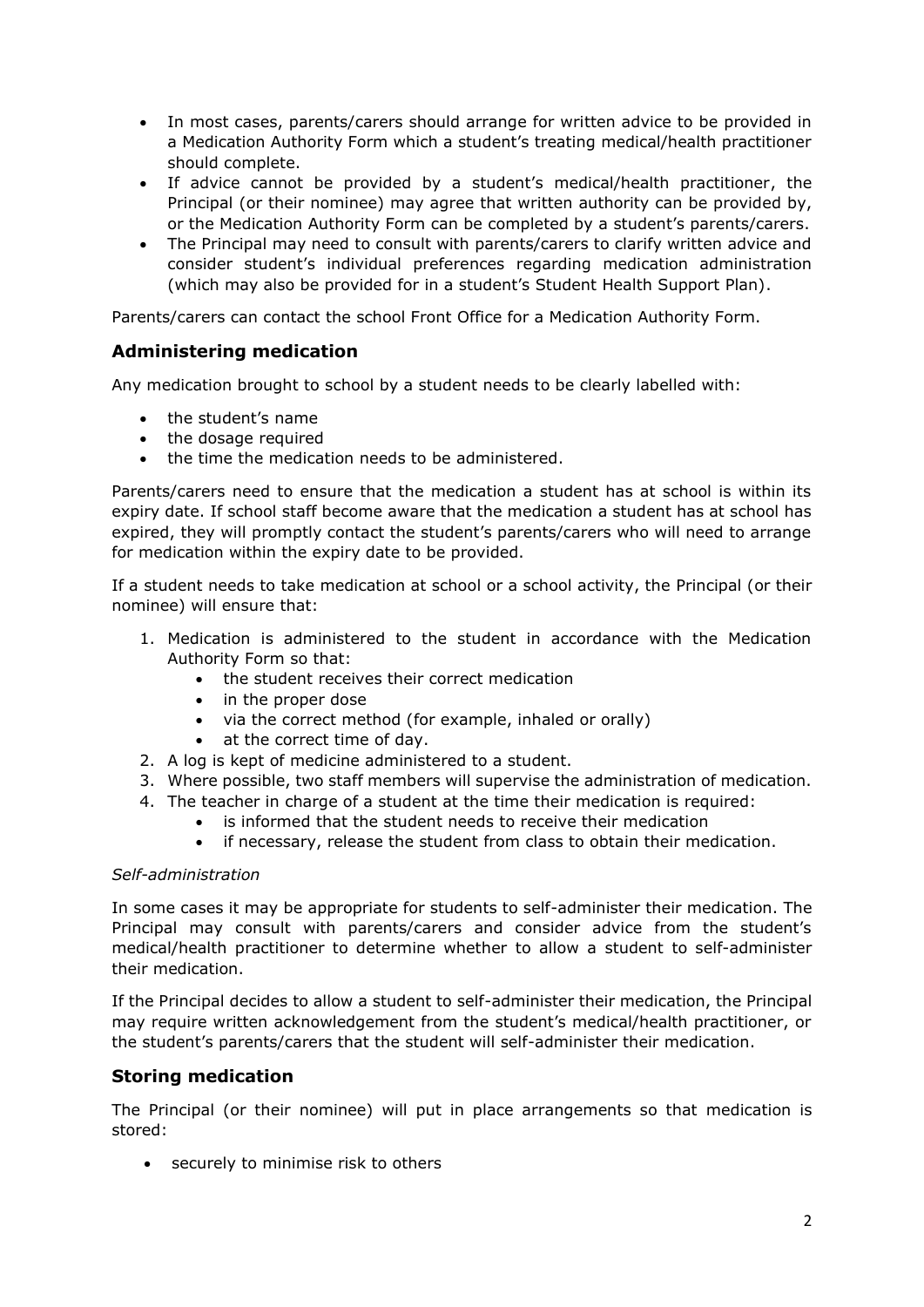- in a place only accessible by staff who are responsible for administering the medication
- away from a classroom (unless quick access is required)
- away from first aid kits
- according to packet instructions, particularly in relation to temperature.

For most students, Langwarrin Park Primary School will store student medication at the school front office and/or Sickbay.

The Principal may decide, in consultation with parents/carers and/or on the advice of a student's treating medical/health practitioner:

- that the student's medication should be stored securely in the student's classroom if quick access might be required
- to allow the student to carry their own medication with them, preferably in the original packaging if:
	- $\circ$  the medication does not have special storage requirements, such as refrigeration
	- $\circ$  doing so does not create potentially unsafe access to the medication by other students.

## **Warning**

Langwarrin Park Primary School will not:

- in accordance with Department of Education and Training policy, store or administer analgesics such as aspirin and paracetamol as a standard first aid strategy as they can mask signs and symptoms of serious illness or injury
- allow a student to take their first dose of a new medication at school in case of an allergic reaction. This should be done under the supervision of the student's parents, carers or health practitioner
- allow use of medication by anyone other than the prescribed student except in a life-threatening emergency, for example if a student is having an asthma attack and their own puffer is not readily available.

## **Medication error**

If a student takes medication incorrectly, staff will endeavour to:

| <b>Step</b> | <b>Action</b>                                                                     |
|-------------|-----------------------------------------------------------------------------------|
| 1.          | If required, follow first aid procedures outlined in the student's Health Support |
|             | Plan or other medical management plan.                                            |
| 2.          | Ring the Poisons Information Line, 13 11 26 and give details of the incident      |
|             | and the student.                                                                  |
| 3.          | Act immediately upon their advice, such as calling Triple Zero "000" if advised   |
|             | to do so.                                                                         |
| 4.          | Contact the student's parents/carers or emergency contact person to notify        |
|             | them of the medication error and action taken.                                    |
| 5.          | Review medication management procedures at the school in light of the             |
|             | incident.                                                                         |

In the case of an emergency, school staff may call Triple Zero "000" for an ambulance at any time.

## **COMMUNICATION**

This policy will be communicated to our school community in the following ways: